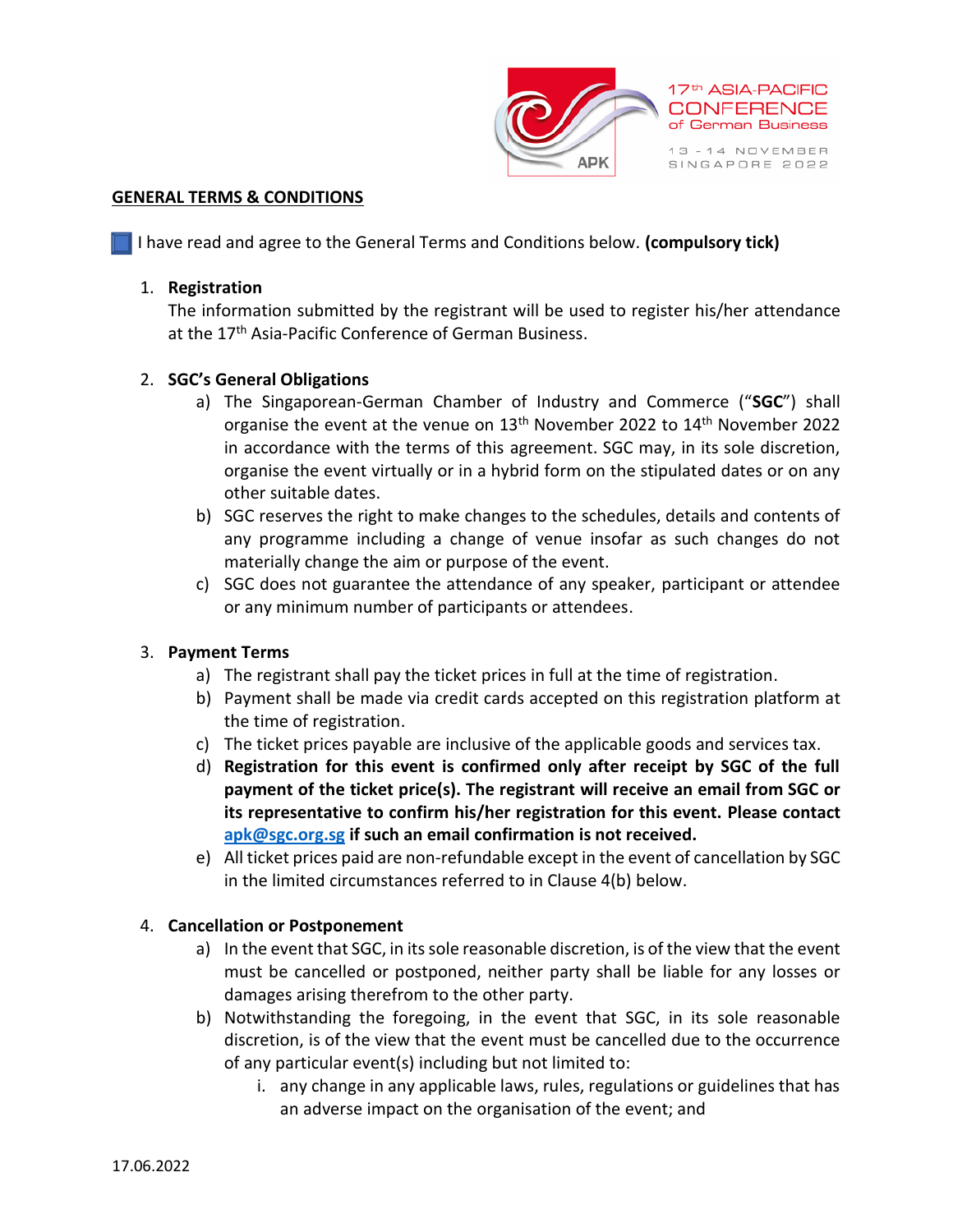

ii. cancellation of the event for any reason whatsoever,

SGC may refund 20% (20 per cent) of the ticket price to the registrant. For the avoidance of doubt, in such an event, SGC shall be entitled to retain the remaining 80% (80 per cent) of the ticket price paid.

# 5. **Limitation of Liability**

- a) Please be aware that the food served at the event may contain or come into contact with common allergens, such as dairy, eggs, wheat, soybeans, tree nuts, peanuts, fish, shellfish or wheat. Whilst SGC and the venue operators will take steps to minimize risks and safely handle the foods that contain potential allergens, please be advised that cross contamination may occur due to factors beyond their reasonable control. Registrants with food allergies or other nutritional concerns are advised to identify themselves and notify the manager of any dining operation at the venue of the nature of their allergies and/or ask for assistance. SGC does not assume any liability for adverse reactions to foods consumed, or items one may come into contact with, while eating at the event.
- b) Under no circumstances shall SGC be held responsible or liable for any damage to or theft or loss of any property, goods, articles or things however placed, deposited, brought into or left at the venue by any other person.
- c) Notwithstanding any provision to the contrary, to the maximum extent permitted by law, SGC's liability for any loss or damage as a result of, in connection with and/or in relation to this agreement including loss or damage caused by third parties, agents, sub-contractors or sub-suppliers shall be limited to the ticket price(s) payable under this agreement.
- d) For the avoidance of doubt, nothing in this clause shall be construed as an exclusion of SGC's liability for personal injury or death caused by its negligence or for fraud or fraudulent misrepresentation.
- e) All registrants must comply with all applicable laws, rules, regulations and orders of any governmental authority, including but not limited to any Safe Management Measures ("**SMMs**") for MICE events (e.g. Vaccinated-differentiated SMMs) as may be announced by the Singapore government from time to time. All registrants must check and ensure that they satisfy any vaccination status which may be required of them at the event due to any SMMs then in place. SGC shall not be liable for fines or penalties imposed on any registrant as a result of such violation or non-compliance. SGC also does not assume any liability if any registrant were to be denied entry to the event due to non-compliance with any SMM then applicable. If it becomes compulsory for registrants to undertake any Pre-Event Testing ("PET"), where individuals are required to obtain a negative Antigen Rapid Test ("ART") test result that was supervised by approved test providers or otherwise, either in-person or remotely before entry to the event, the registrants must arrange for, and bear the costs of, such PET themselves.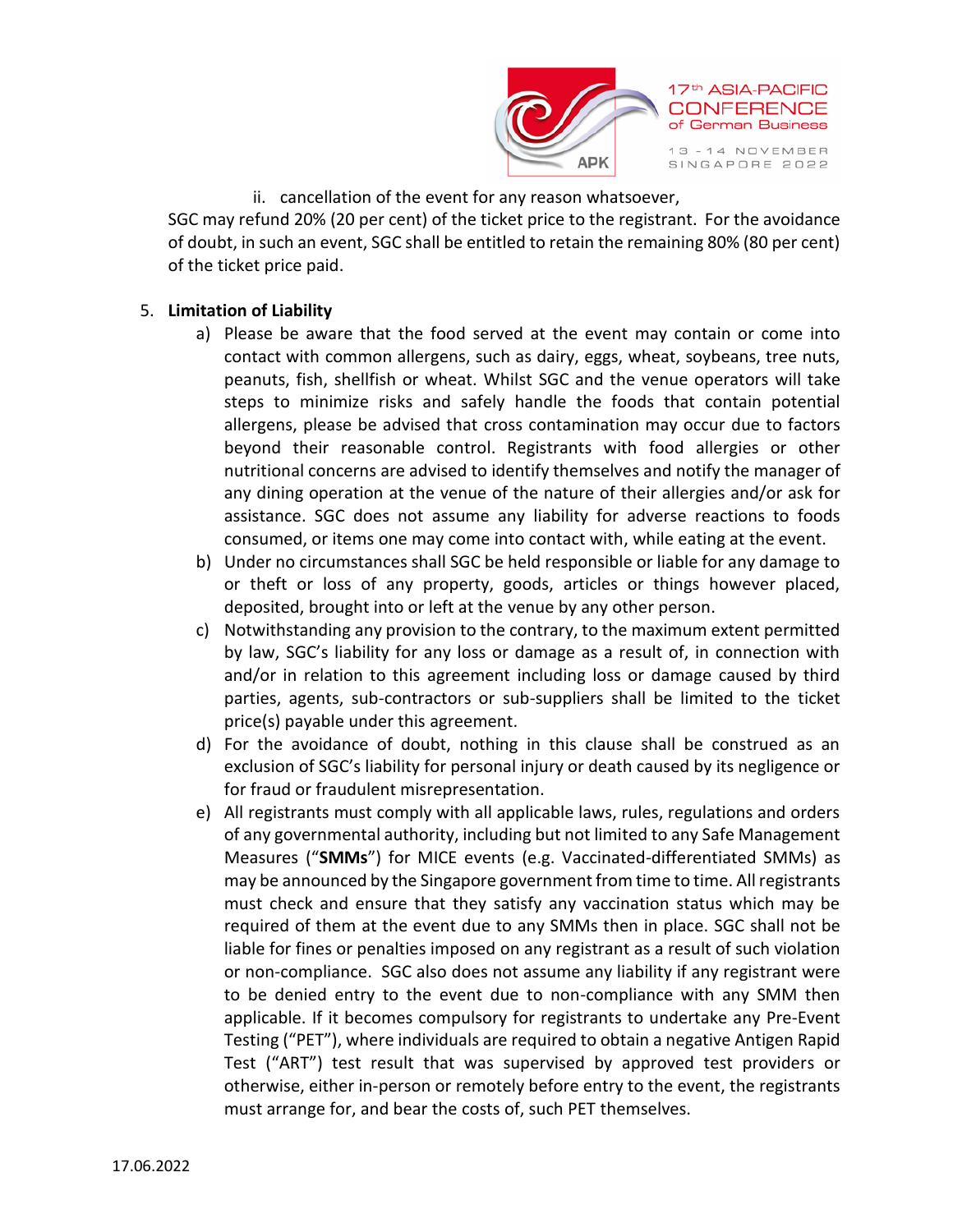

## 6. **Personal Data Protection**

- a) The registrant's personal data will be disclosed to Eventbrite, Inc. ("**Eventbrite**") to enable its provision of core ticketing services to SGC. For example, Eventbrite may process the registrant's personal data on behalf of SGC to allow SGC to learn more about their attendees during the ticket purchase, facilitate the transmission of emails to registrants at the request of SGC and process payments.
- b) Where necessary, the registrant's personal data may also be disclosed to the venue operators and/or evening sponsors of the event to enable them to ensure that the event is managed safely and smoothly.
- c) Due to the nature of this event, photographs and audio or visual recording will be taken at this event by SGC and its agents, representatives, partners, journalists and media at, before or after the event and they may be published on SGC's website and in SGC's publications, newsletters, marketing materials and social media platforms and/or broadcasted or livestreamed on television and social media platforms.
- d) Due to the nature of this event, the registrant's personal data may be disclosed to the German Chambers abroad, the Association of German Chambers of Industry and Commerce (DIHK), the Asia-Pacific Committee of German Business (APA) and/or the German Federal Ministry of Economic Affairs and Climate Action (BMWK) for the purpose of organising the event.
- e) The collection, use, processing and disclosure of personal data will be in accordance with SGC's privacy statement ([https://www.sgc.org.sg/privacy](https://www.sgc.org.sg/privacy-statement)[statement\)](https://www.sgc.org.sg/privacy-statement), as may be amended from time to time and available on SGC's website.
- f) If the registrant were to have any queries, please refer to the Privacy Statement on SGC's website [\(www.sgc.org.sg\)](http://www.sgc.org.sg/) or contact Ms Claudia Hayes at [apk@sgc.org.sg](mailto:apk@sgc.org.sg) or SGC's Data Protection Officer at [dataprotection@sgc.org.sg.](mailto:dataprotection@sgc.org.sg)

## 7. **Governing Law**

This agreement shall be governed by and construed in accordance with the laws of Singapore.